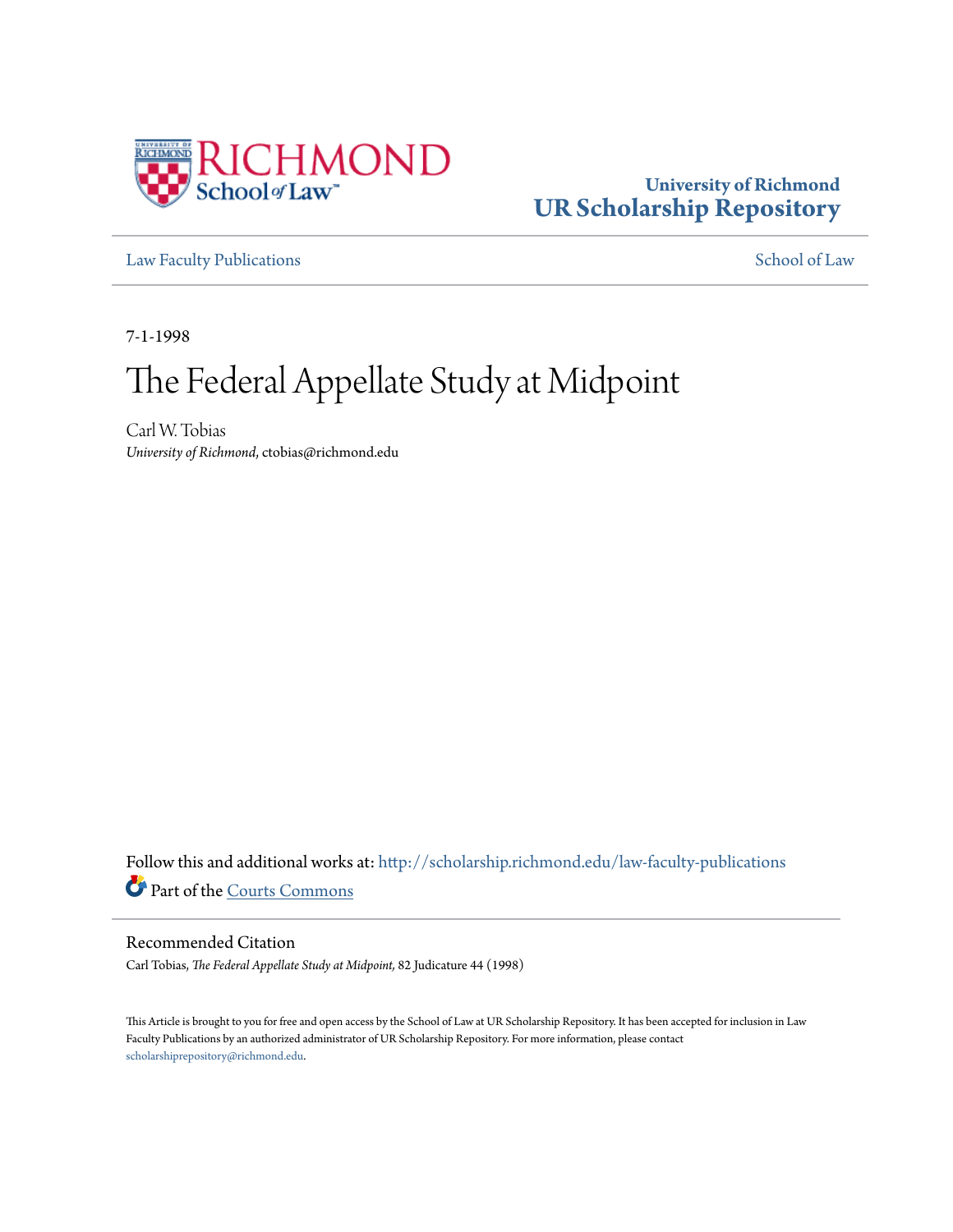## **OCUS**

## **The federal appellate study at midpoint**

by Carl Tobias

The Commission on Structural Al-ternatives for the Federal Courts of Appeals recently passed the midpoint in its work. The first session of the 105th Congress authorized the commission last November, and Chief Justice William Rehnquist appointed the commissioners in December. (See "Congress authorizes appellate study panel," *judicature,*  November-December 1997). Congress granted the commission 10 months to study the federal appellate system, "with particular reference to the Ninth Circuit," and two months to write a report recommending such changes in circuit boundaries or structure as may be appropriate for the prompt and effective resolution of the appellate caseload, consistent with fundamental concepts of fairness and due process.

The commission was the product of a compromise that arose from longstanding and continuing controversy over the advisability of dividing the U.S. Court of Appeals for the Ninth Circuit. The circuit is the largest federal appellate court in terms of caseload, number of judges, and geographic magnitude, including eight western states, Hawaii, Guam, and the Northern Mariana Islands. Proponents of circuit-splitting had achieved their greatest success in the lengthy dispute over the court's division when the Senate in August 1997 approved an appropriations rider that would have split the circuit, although Congress ultimately agreed that authorization of a study would be preferable.

Since early this year, the commissioners have been soliciting public input on numerous questions that are

relevant to the panel's charge. For example, in February the commission issued a news release seeking the public's views "on whether each federal appellate court renders decisions that are reasonably timely, are consistent among the litigants appearing before it, are nationally uniform in their interpretations of federal law, and are reached through processes that afford appeals adequate, deliberative attention of judges."

The commission conducted oneday public hearings in Atlanta and Dallas in March, in Chicago and New York in April, and in Seattle and San Francisco in May. The panel specifically requested that witnesses in the hearings address the following issues:

1. What problems or difficulties do you perceive in the federal appellate system's structure, organization, alignment, processes, and personnel that may interfere with its ability to render decisions that meet the above objectives? What criteria or standards can be used to answer this question?

2. What measures should be adopted by Congress or the courts to ameliorate or overcome perceived problems in the federal appellate system or any of its circuits? What are the advantages or disadvantages of any proposed measures?

3. What is working well in the federal appellate courts?

Most of the witnesses who testified were federal appeals court judges, some were appellate practitioners, and a few were legal academicians or federal or state political officials. The witnesses presented considerable helpful information about the difficulties that increasing appeals and limited resources are creating for the regional circuits, and suggested a significant number of potential solutions for these problems. The commission heard many diverse points of view on both the complications and the possible remedies.

The commissioners also engaged many witnesses in healthy dialogue on issues important to the commission's charge. For example, several commissioners seemed to show considerable interest in the possibility of keeping the Ninth Circuit intact while creating divisions within the court. This idea received its fullest explication from Sanford Svetcoff, an appellate practitioner, in the Seattle hearing. However, former Ninth Circuit Chief Judge James Browning testified in San Francisco that the court had experimented with a similar approach some years ago but found that it was "incompatible with what the judges regarded as the court's central function of creating, maintaining, and applying federal law across the whole circuit.'

Witnesses at the six hearings presented surprisingly little information that was entirely new, although the sessions did engender lively exchange and some controversy, particularly in the two hearings on the west coast. Witnesses offered much testimony that essentially repeated ideas they or others had previously expressed elsewhere.

For instance, in Atlanta, Joseph Hatchett, chief judge of the Eleventh Circuit, and Gerald Bard Tjoflat, the previous chief judge of that court, continued their dialogue over whether the circuit requires more active judgeships to resolve promptly, efficaciously, and fairly its substantial, growing docket. Chief Judge Hatchett testified that the "Eleventh Circuit needs more active judges [and] should expand in a limited fashion from 12 to 15 judges," while Judge Tjoflat opposed the addition of any judges. In Dallas, Judge Carolyn Dineen King, who will be the next chief judge of the Fifth Circuit, and Judge Robert Parker of that court, offered similar testimony re-